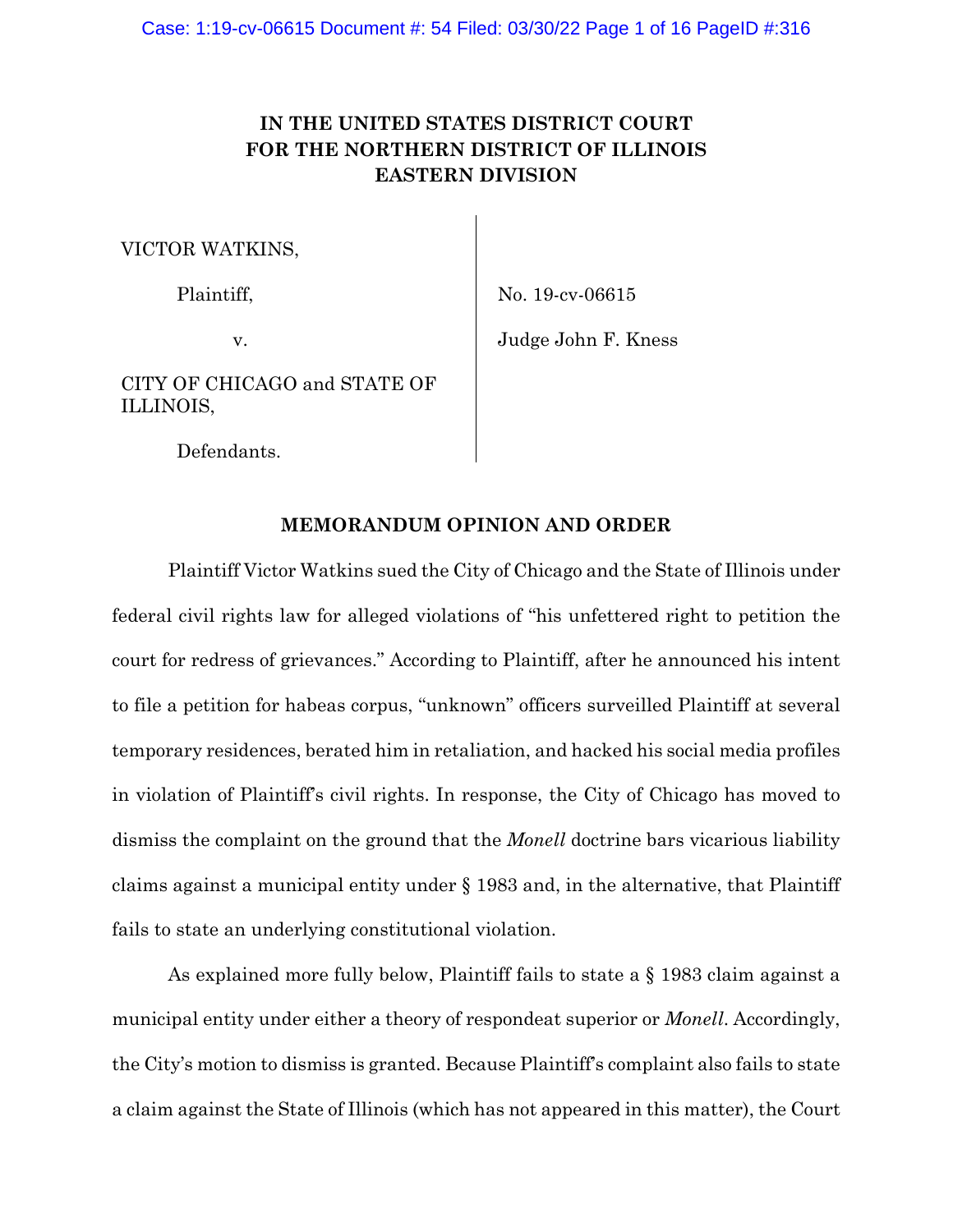## Case: 1:19-cv-06615 Document #: 54 Filed: 03/30/22 Page 2 of 16 PageID #:317

must also dismiss all claims against the State in accordance with its 28 U.S.C. § 1915 screening obligation.

## **I. BACKGROUND**

 Plaintiff Victor Watkins brings this action against the City of Chicago and the State of Illinois based on alleged civil rights violations. (*See* First Amended Complaint ("FAC"), Dkt. 40.) Plaintiff alleges that Chicago Police Department ("CPD") officers and Illinois State Police ("ISP") officers acted together to "deprive[] Plaintiff of his unfettered right to petition" the Northern District of Illinois for "redress of grievances." (*Id.* ¶¶ 13, 17, 21.)

 Plaintiff was convicted of burglary in October 2013 and sentenced to 12 years in prison. (*Id.* ¶ 7.) After Plaintiff was paroled on April 3, 2019, Plaintiff initiated a grievance against the CPD officers involved in his 2013 arrest with the City's civilian police oversight board, and he informed "them that he intended to file a petition for habeas corpus" challenging the validity of his state burglary conviction. (*Id.* ¶ 7.) On April 30, 2019, Plaintiff filed a petition for a writ of habeas corpus; that petition is currently pending before another judge in this District. (*Id.* ¶ 8); *see Watkins v. Baldwin*, No. 19-cv-02878 (N.D. Ill filed on Apr. 30, 2019).

 According to Plaintiff's complaint in the present suit, "[s]ince Plaintiff announced his intent to file a petition for habeas corpus," he was subjected to a variety of civil rights violations at the hands of "unknown" CPD and ISP officers between April 2019 and July 2020:

 On April 12, 2019, "unknown CPD officers surveilled Plaintiff [] and conducted a warrantless search" of his hotel room in Chicago.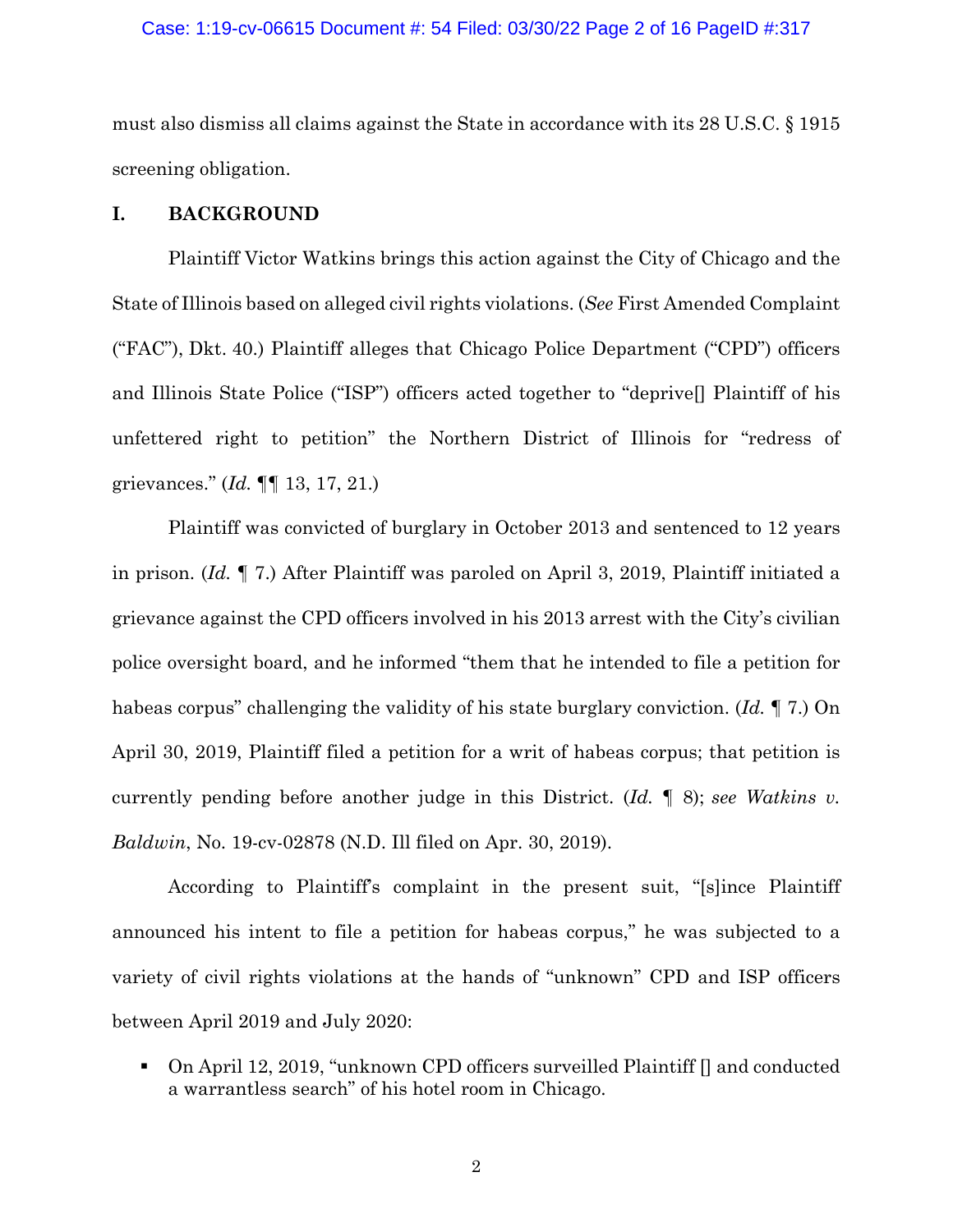- On April 30, 2019, "unknown CPD officers followed Plaintiff to [church]" and requested that Church employees cease providing work-related transportation aid to Plaintiff. After this visit, the services "immediately ended."
- On November 2, 2019, "unknown CPD officers surveilled Plaintiff" and "conducted a warrantless search" of another hotel room in Chicago where Plaintiff was temporarily residing.
- In December 2019 and July 2020, and potentially on additional occasions, Plaintiff's Facebook account was hacked. "Plaintiff believes that the hacking was done by unknown CPD officers."
- In December 2019 and March 2020, CPD plainclothes officers "berated" Plaintiff for successfully filing his habeas petition and "warned him that he would be returned to prison[.]"
- Between April 29 and May 2, 2020, ISP officers surveilled the "home of the biological mother of Plaintiff's child" in Rockford, Illinois, as well as hotel room at which Plaintiff was residing at the time.
- Finally, Plaintiff "is advised and believes that in May 2020, CPD officers told known gang members in  $\Box$  Chicago, Illinois, that Plaintiff was a 'snitch.' "

 $(Id. \P 9.)$ 

Based on the foregoing, Plaintiff sued the City and the State<sup>1</sup> for violating "his unfettered right to petition the court for redress of grievances" under 42 U.S.C. § 1983 (Count I); conspiring to deprive Plaintiff of the same right under 42 U.S.C. § 1985 (Count II); and "fail[ing] to take action to prevent or expose said conspiracy" under 42 U.S.C. § 1986 (Count III). (*Id. ¶¶* 12-23). Plaintiff claims that Defendants are "responsible for the actions of [their] employees while acting within the scope of their employment, including officers employed at [CPD and ISP]." (*Id*. ¶¶ 5, 6.) But

<sup>1</sup> Plaintiff named the City of Chicago and the State of Illinois as Defendants. (*See* FAC.) To date, only the City has appeared, and the City alone filed the present motion to dismiss.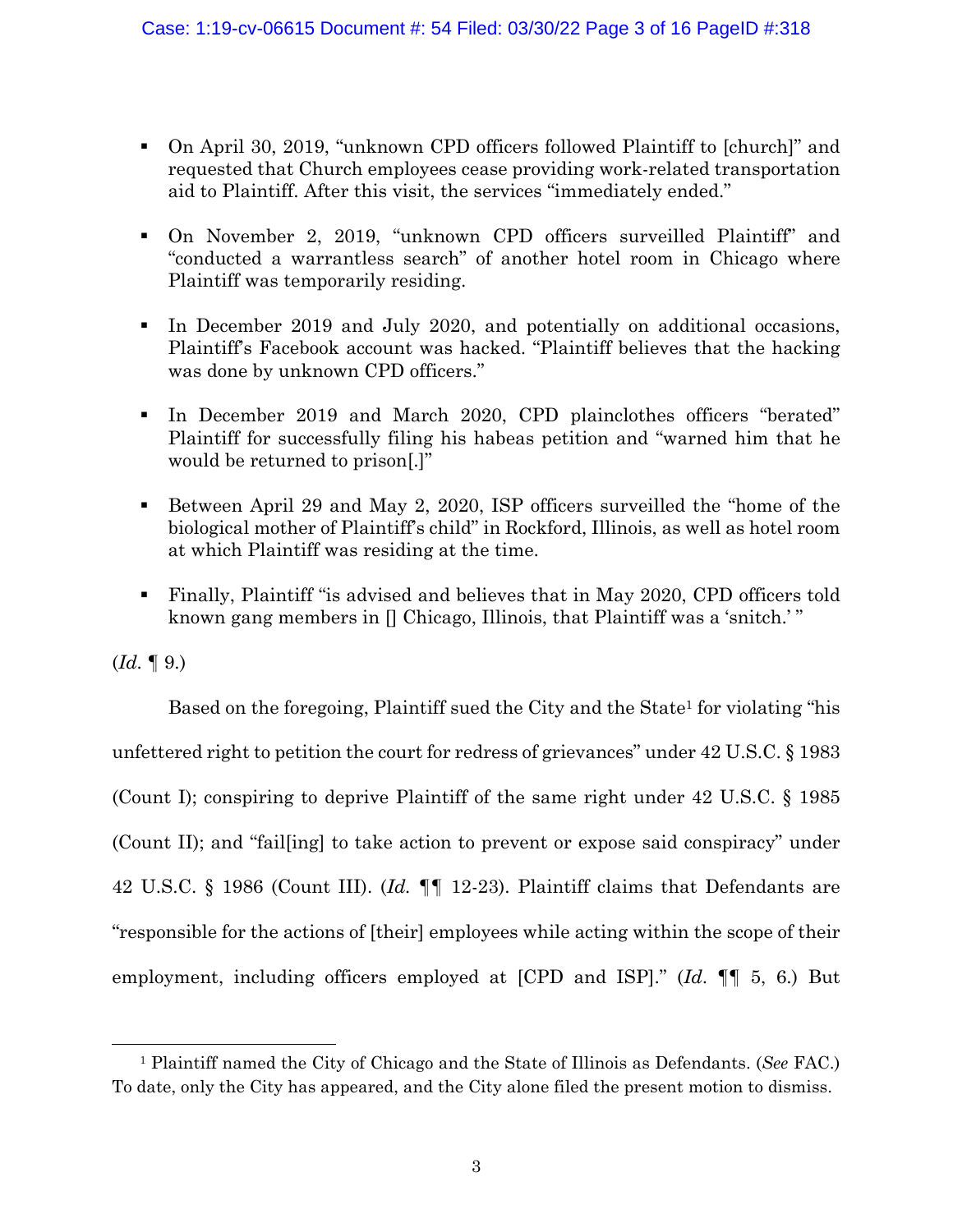### Case: 1:19-cv-06615 Document #: 54 Filed: 03/30/22 Page 4 of 16 PageID #:319

Plaintiff does not name any individual ISP or CPD officers as defendants in this case, nor any "unknown ISP/CPD officers" as placeholders in the caption. (*See id*. ¶¶ 4-6.) Instead, Plaintiff seeks to hold only the governmental entities liable for the actions of their employees. (*Id*. ¶¶ 14, 18, 22.)

On Plaintiff's application, the Court granted Plaintiff leave to proceed *in forma pauperis*. (Dkt. 8.) The City filed a motion to dismiss the complaint in its entirety for failing to state a claim. (Dkt. 45.) For the reasons that follow, the City's motion is granted and Plaintiff's complaint is dismissed without prejudice.

## **II. LEGAL STANDARD**

Under Rule 8(a)(2) of the Federal Rules of Civil Procedure, a complaint generally need only include "a short and plain statement of the claim showing that the pleader is entitled to relief." Fed. R. Civ. P. 8(a)(2). This short and plain statement must "give the defendant fair notice of what the claim is and the grounds upon which it rests." *Bell Atl. Corp. v. Twombly*, 550 U.S. 544, 555 (2007) (internal punctuation omitted). The Seventh Circuit has explained that this rule "reflects a liberal notice pleading regime, which is intended to 'focus litigation on the merits of a claim' rather than on technicalities that might keep plaintiffs out of court." *Brooks v. Ross*, 578 F.3d 574, 580 (7th Cir. 2009) (quoting *Swierkiewicz v. Sorema N.A.*, 534 U.S. 506, 514 (2002)).

A motion under Rule 12(b)(6) "challenges the sufficiency of the complaint to state a claim upon which relief may be granted." *Hallinan v. Fraternal Ord. of Police of Chi. Lodge No. 7*, 570 F.3d 811, 820 (7th Cir. 2009). Each complaint "must contain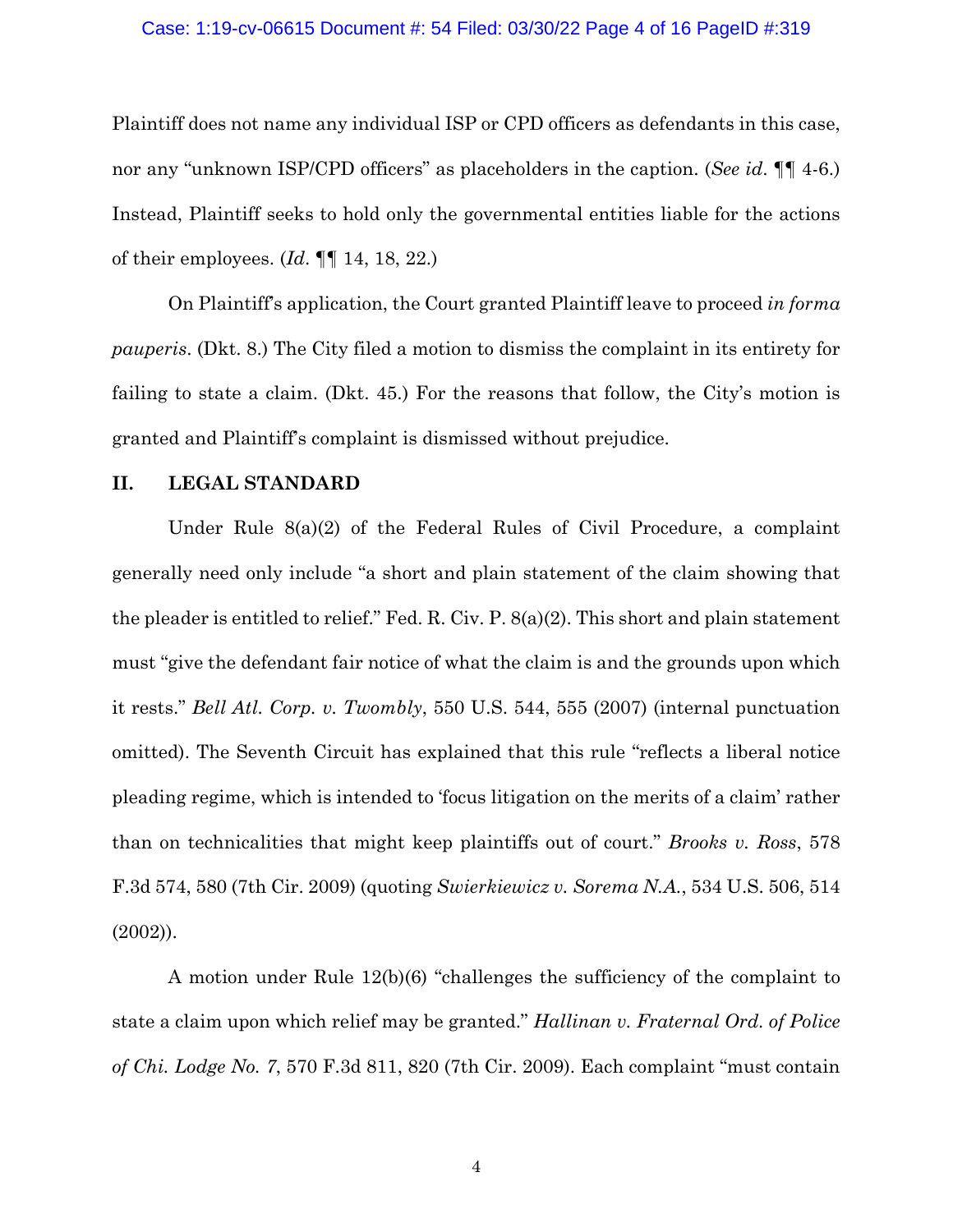### Case: 1:19-cv-06615 Document #: 54 Filed: 03/30/22 Page 5 of 16 PageID #:320

sufficient factual matter, accepted as true, to 'state a claim to relief that is plausible on its face.' " *Ashcroft v. Iqbal*, 556 U.S. 662, 678 (2009) (quoting *Bell Atlantic Corp. v. Twombly*, 550 U.S. 544, 570 (2007)). These allegations "must be enough to raise a right to relief above the speculative level." *Twombly*, 550 U.S. at 555. Put another way, the complaint must present a "short, plain, and plausible factual narrative that conveys a story that holds together." *Kaminski v. Elite Staffing, Inc.*, 23 F.4th 774, 777 (7th Cir. 2022) (cleaned up). In evaluating a motion to dismiss, the Court must accept as true the complaint's factual allegations and draw reasonable inferences in the plaintiff's favor. *Iqbal*, 556 U.S. at 678. But even though factual allegations are entitled to the assumption of truth, mere legal conclusions are not. *Id.* at 678-79.

## **III. DISCUSSION**

For the following reasons, Plaintiff fails to state a claim against the State and the City. In performing the screening obligations inherent in any *in forma pauperis* case, the Court must dismiss the claims against the State because § 1983 does not alter the sovereign immunities of the State, and the State has not otherwise consented to suit. The Court also dismisses the complaint against the City because, even viewed in the light most favorable to Plaintiff, the complaint fails to state sufficiently a *Monell* claim under any identifiable theory of liability.

## **A. Plaintiff cannot proceed against the State of Illinois**

Courts must screen complaints where plaintiffs proceed *in forma pauperis* and must dismiss those they determine are frivolous, malicious, fail to state a claim upon which relief may be granted, or seek monetary relief against defendants who are

5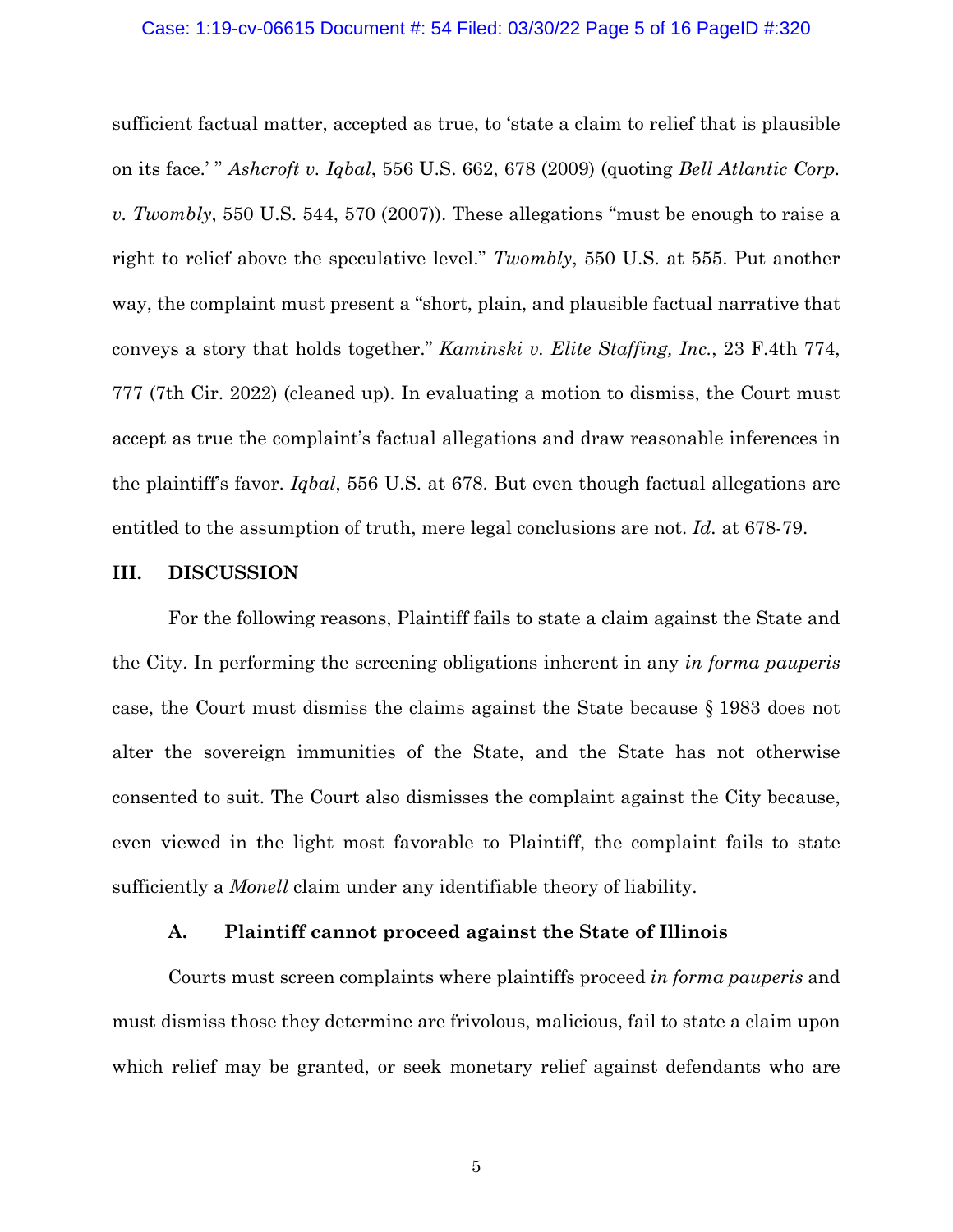## Case: 1:19-cv-06615 Document #: 54 Filed: 03/30/22 Page 6 of 16 PageID #:321

immune from such relief. *See* 28 U.S.C. § 1915(e)(2)(B)(i)-(iii). To determine if a complaint passes muster under § 1915, the Court applies the same standard as it would to a motion to dismiss under 12(b)(6). *Cf. Maddox v. Love*, 655 F.3d 709, 718 (7th Cir. 2011) (addressing similar screening obligation under 28 U.S.C. § 1915A). Plaintiff names both the State and the City as Defendants. Although the City has not appeared in this case, the Court must review the claims against the State in accordance with its § 1915 screening obligation.

Sovereign immunity is "the privilege of the sovereign not to be sued without its consent and is secured to the states by the Eleventh Amendment." *Driftless Area Land Conservancy v. Valcq*, 16 F.4th 508, 520 (7th Cir. 2021) (internal quotations omitted). State sovereign immunity is a jurisdictional bar to suit. *Id.* As such, to maintain an action against a state, Plaintiff must establish that "Congress has abrogated the state's immunity from suit through an unequivocal expression of its intent to do so" or that the state "has properly waived its sovereign immunity and consented to suit in federal court." *MCI Telecomms. Corp. v. Ill. Com. Comm'n*, 183 F.3d 558, 563 (7th Cir. 1999) (internal citations omitted).

Plaintiff filed his complaint against the State under §§ 1983, 1985, and 1986 of Title 42, but none of those statutes waives a state's sovereign immunity. Indeed, the Supreme Court has explained that § 1983 "does not provide a federal forum for litigants who seek a remedy against a State for alleged deprivations of civil liberties" and does not otherwise alter a state's sovereign immunities. *Will v. Mich. Dep't of State Police*, 491 U.S. 58, 66, 67 n.7 (1989). Congress likewise has not waived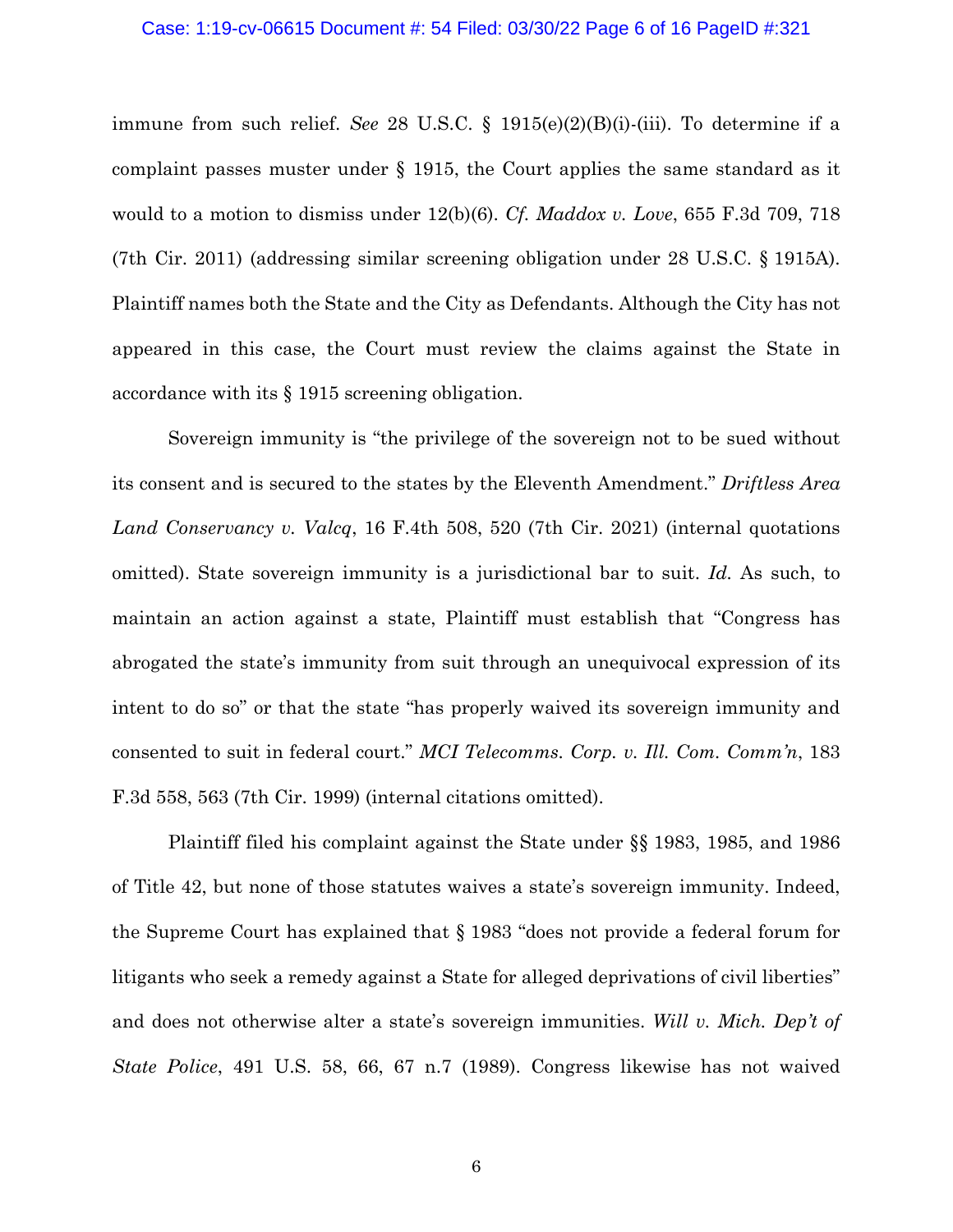### Case: 1:19-cv-06615 Document #: 54 Filed: 03/30/22 Page 7 of 16 PageID #:322

sovereign immunity for states under §§ 1985 and 1986. *Keri v. Bd. of Trs. of Purdue Univ.*, 458 F.3d 620, 641 (7th Cir. 2006), *overruled on other grounds by Hill v. Tangherlini*, 724 F.3d 965 (7th Cir. 2013). Moreover, the State has not waived its sovereign immunity for such claims. *See MCI Telecomms. Corp. v. Ill. Bell Tel. Co*., 222 F.3d 323, 338 (7th Cir. 2000) (There must be an "unequivocal indication that the State intends to consent to federal jurisdiction that otherwise would be barred by the Eleventh Amendment" and courts "indulge every reasonable presumption against a state's waiver of its immunity." (cleaned up)). Because Plaintiff fails to cite to authority showing that the State of Illinois has waived its sovereign immunity and consented to suit in federal court, the Eleventh Amendment bars Plaintiff from proceeding against the State of Illinois in this case. *See Valcq.*, 16 F.4th at 520. All claims asserted against the State in this action are dismissed.

## **B. Plaintiff fails to state a claim against the City of Chicago**

Plaintiff alleges that the City is liable for the actions of the "unknown" CPD officers because the City is "responsible for the actions of its employees while acting within the scope of their employment  $\dots$ ." (FAC  $\P$  5.) The City argues that Plaintiff's attempt to hold it liable under a theory of respondeat superior liability runs afoul of *Monell.* (Dkt. 45 at 3.) In his response, Plaintiff broadens the basis for his suit by arguing that the City is also liable under *Monell* for "the failure of command staff [] to take action to put an end to the scheme [of alleged harassment, which] constitutes the sort of 'deliberate indifference' upon which liability might be found." (Dkt. 47 ¶ 3.) But, as the City argues, to state a claim under *Monell*, Plaintiff must sufficiently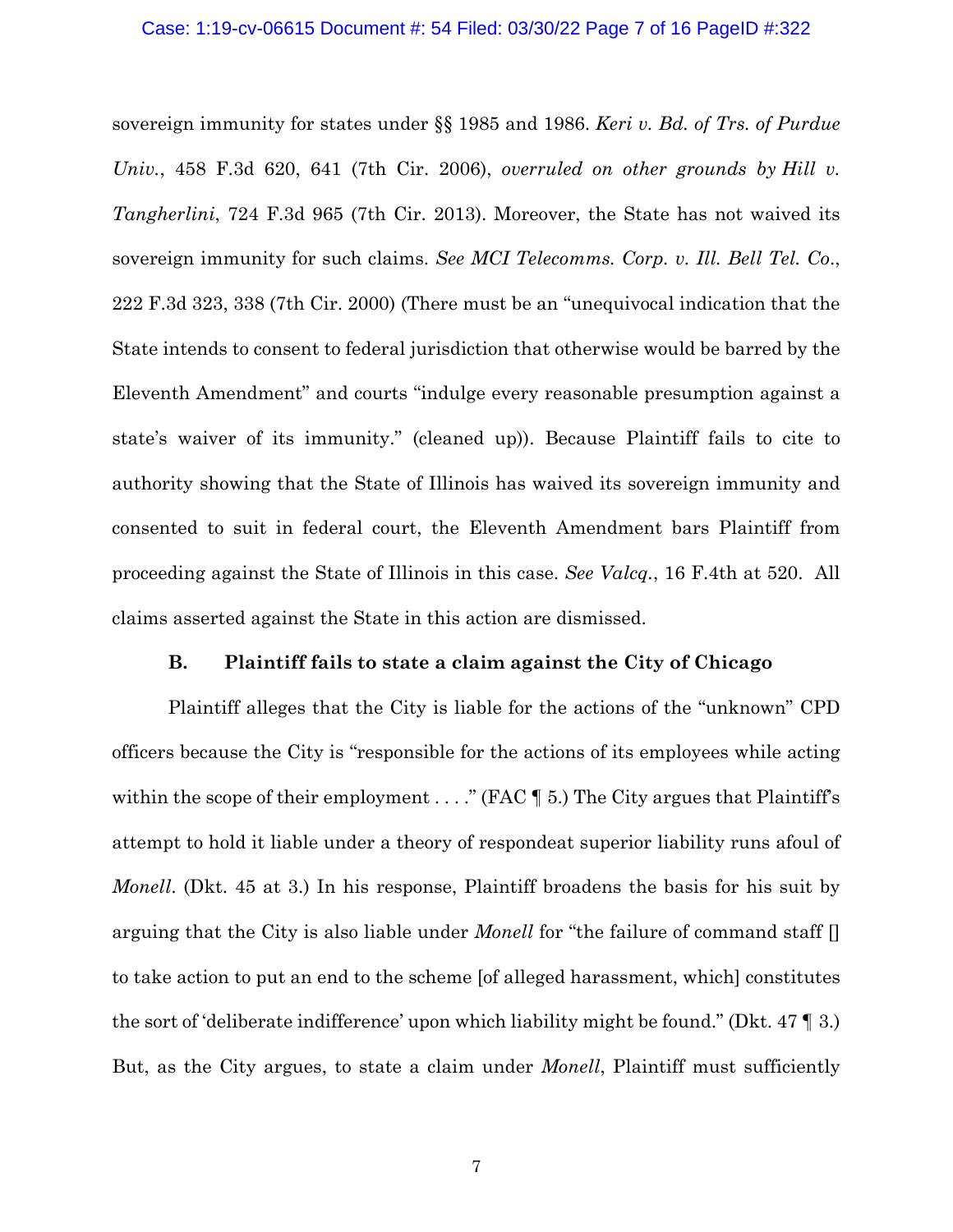### Case: 1:19-cv-06615 Document #: 54 Filed: 03/30/22 Page 8 of 16 PageID #:323

"link" his alleged constitutional injuries to an action of a City official or widespread practice of the City. (Dkt. 48 at 3.) Plaintiff has not done so. Accordingly, Plaintiff fails to state a claim against the City under either a theory of vicarious liability or *Monell*.

1. Plaintiff fails to state a plausible claim of vicarious liability

To the extent that Plaintiff attempts to hold the City liable for the alleged constitutional violations of its employees under a theory of vicarious liability, such attempts fail as a matter of law. In *Monell v. Department of Social Services of New York*, the Supreme Court held that "municipalities and other local government units [are] included among those persons to whom § 1983 applies." 436 U.S. 658, 690 (1978). At the same time, however, "*Monell* rejected the common-law theory of respondeat superior liability for an employee's actions." *Howell v. Wexford Health Sources, Inc.*, 987 F.3d 647, 654 (7th Cir. 2021). It is thus well-established that "a municipality cannot be held liable for the constitutional torts of its employees and agents." *First Midwest Bank ex rel. LaPorta v. City of Chicago*, 988 F.3d 978, 986 (7th Cir. 2021) (citing *Monell*, 436 U.S. at 690-91).

Plaintiff alleges that the City is liable for the misconduct of unknown CPD officers because "the unknown CPD [] officers were at all relevant times acting within the scope of their employment." (FAC ¶¶ 14, 18, 22). But that allegation simply restates the elements of a vicarious liability claim against the City for the constitutional torts committed by its employees, which *Monell* expressly prohibits. *Monell*, 436 U.S. at 691 ("[A] municipality cannot be held liable *solely* because it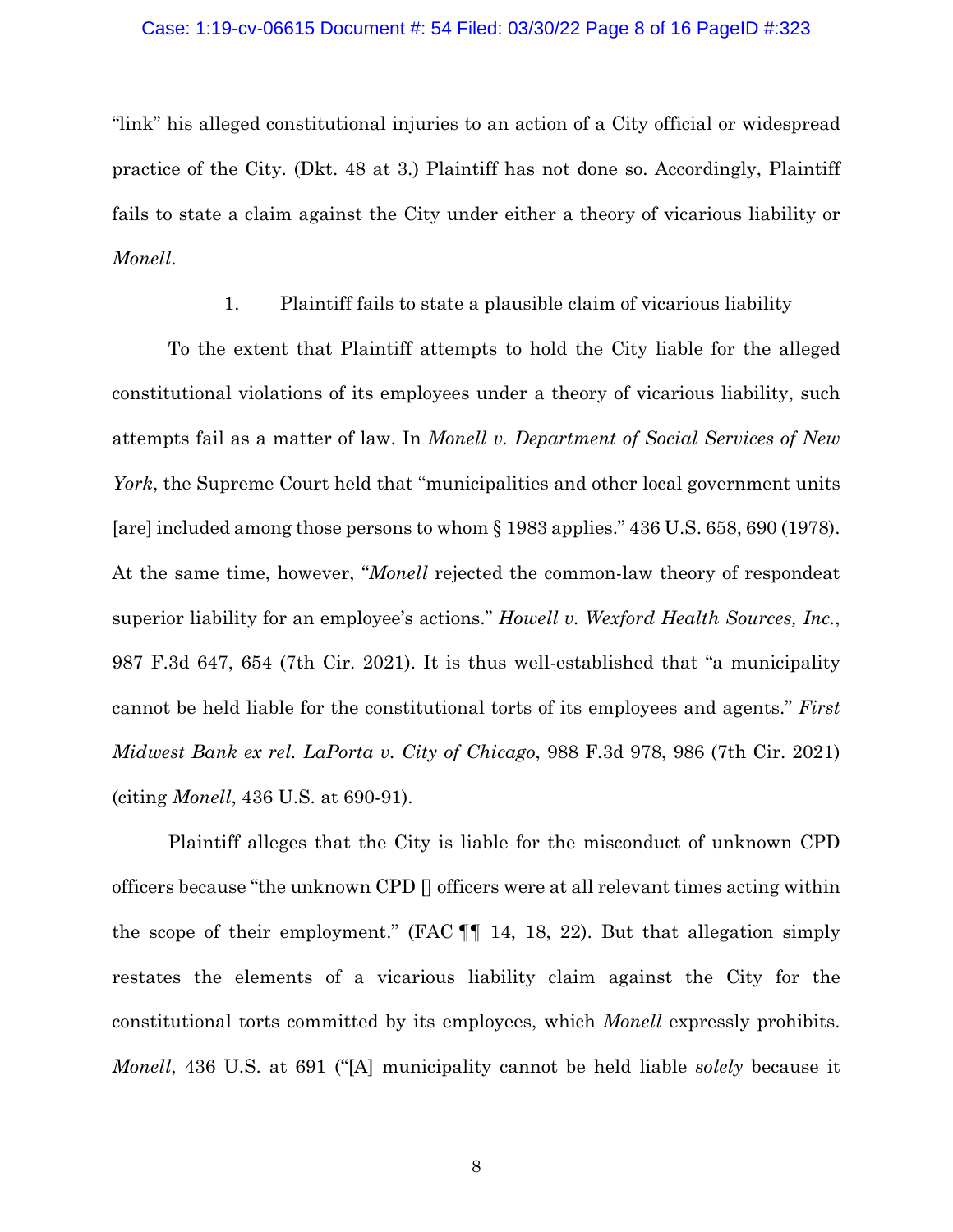## Case: 1:19-cv-06615 Document #: 54 Filed: 03/30/22 Page 9 of 16 PageID #:324

employs a tortfeasor."). Because the City cannot be held vicariously liable for constitutional torts committed by its employees, Plaintiff's claims against the City under a theory of respondeat superior fails as a matter of law.2

2. Plaintiff fails to state a plausible claim under *Monell*

In his response brief, Plaintiff raises for the first time a more capacious legal theory of liability against the City: Plaintiff argues that the City is liable because his alleged constitutional violations were part of "an ongoing scheme of harassment." (Dkt. 47 ¶ 2.) Plaintiff invites the Court to "infer that, at a minimum, knowledge of the scheme goes fairly high up the chain of command" at the CPD. (*Id*. ¶ 3.) Plaintiff also "submits that the failure of command staff at [the CPD], with knowledge of the scheme, to take action to put an end to the scheme constitutes . . . 'deliberate indifference.' " (*Id.*) It appears Plaintiff seeks to construct a claim under *Monell*, despite not specifically citing that case or any of its progeny. Although courts need only look to matters within the four corners of the complaint in deciding a motion to dismiss, *see Burke v. 401 N. Wabash Venture, LLC*, 714 F.3d 501, 505 (7th Cir. 2013), the Court will nonetheless address Plaintiff's *Monell* theory of liability.

Under *Monell*, a local government can be a proper § 1983 defendant only "when execution of a government's policy or custom, whether made by its lawmakers or by those whose edicts or acts may fairly be said to represent official policy, inflicts the

<sup>&</sup>lt;sup>2</sup> Because vicarious liability against a municipality is unavailable to a  $\S$  1983 plaintiff, such a plaintiff must attempt to identify the individuals responsible. *See Prate v. Vill. of Downers Grove*, No. 11-cv-3656, 2011 WL 5374100, at \*6 n.3 (N.D. Ill. Nov. 7, 2011) ("Plaintiff must specifically name each individual officer as a party Defendant against whom he alleges his § 1983 claims . . . .").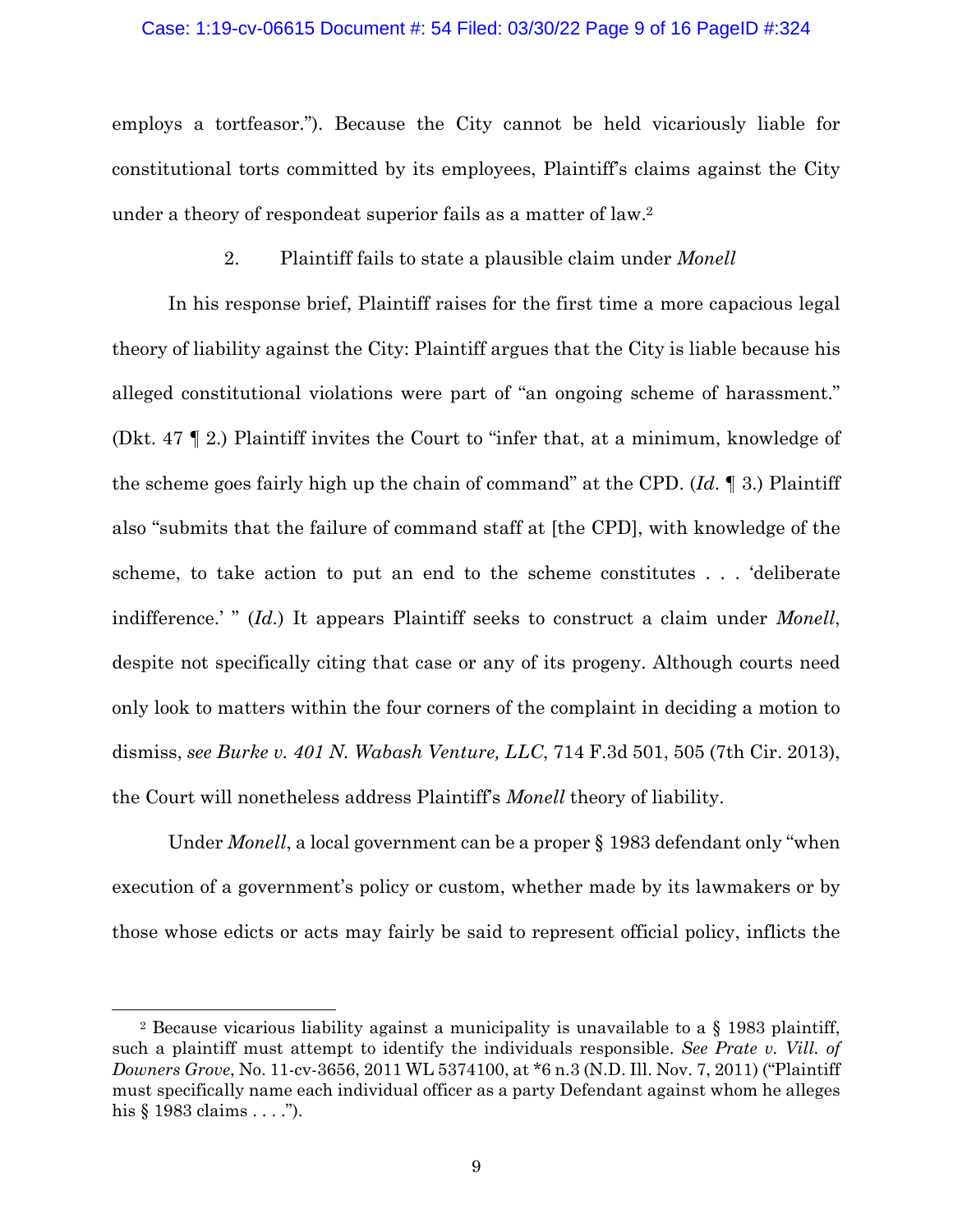injury." *Monell*, 436 U.S. at 694. As such, the Court must "distinguish between the isolated wrongdoing of one or a few rogue employees and other, more widespread practices" attributable to the municipality itself. *Howell,* 987 F.3d at 654. To state a valid *Monell* claim, Plaintiff must plausibly allege that the violation of his constitutional rights was caused by: (1) an express government policy; (2) a widespread and persistent practice that amounted to a custom approaching the force of law; or (3) a policy or decision by an official with final policymaking authority. *Glisson v. Ind. Dep't of Corrs.*, 849 F.3d 372, 379 (7th Cir. 2017) (en banc) (citing *Monell*, 436 U.S. at 690-91). A plaintiff may also take an "alternative path to *Monell* liability" by plausibly alleging that the need for more or different training is "so obvious" that the municipality's failure to act reflects deliberate indifference and permits an inference of institutional culpability. *J.K.J. v. Polk-County.*, 960 F.3d 367, 380 (7th Cir. 2020) (citing *City of Canton v. Harris*, 489 U.S. 378, 390 (1989)).

That said, the Supreme Court has made clear that "federal courts must not apply a heightened pleading standard in civil rights cases alleging § 1983 municipal liability." *McCormick v. City of Chicago*, 230 F.3d 319, 323 (7th Cir. 2000). As the Seventh Circuit has explained, a "conclusory" *Monell* claim will survive a motion to dismiss when it is "sufficient to put the [local governing body] on notice of [the plaintiff's] claim against it" and if the plaintiff gives the defendant "notice of the crux of the plaintiff's charges" and does not "[leave] out facts necessary to give the defendants a complete understanding of the claims made against them." *Id.* at 325; *see Howard v. Sheriff of Cook Cty.*, No. 15 C 9384, 2016 WL 4366598, at \*3 (N.D.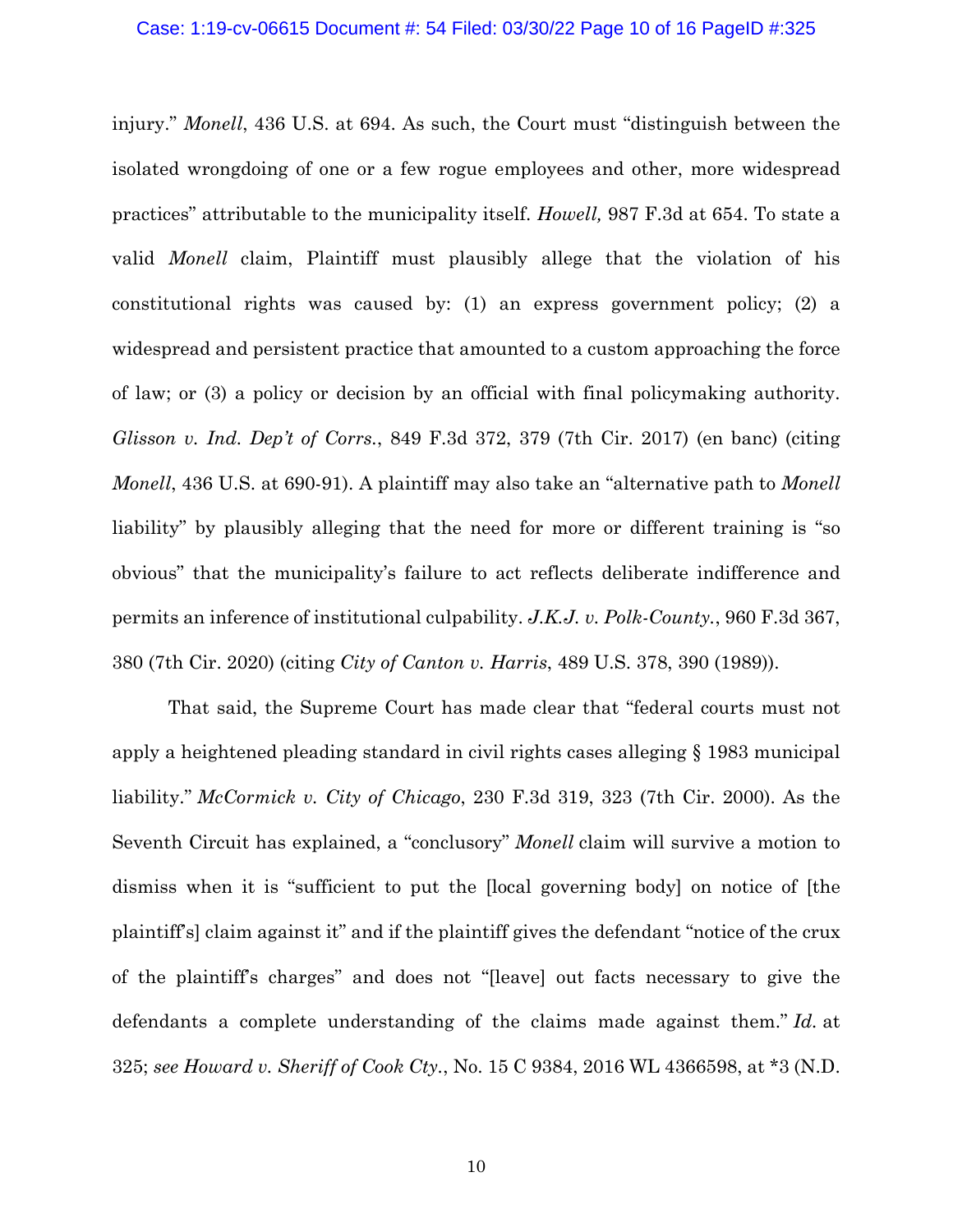## Case: 1:19-cv-06615 Document #: 54 Filed: 03/30/22 Page 11 of 16 PageID #:326

Ill. Aug. 16, 2016). To withstand a motion to dismiss on a *Monell* claim, Plaintiff must "plead factual content that allows the court to draw the reasonable inference that the local governing body maintained a policy, custom, or practice, or a lack thereof that caused the constitutional violations alleged." *Howard*, 2016 WL 4366598, at \*3 (cleaned up).

Plaintiff does not allege his constitutional rights were violated by an express government policy or a decision by an official with final policymaking authority. (Dkt. 47 ¶¶ 2-3; *see generally* FAC.) Instead, Plaintiff highlights the "repeated" and "ongoing" harassment at the hands of unknown officers from both CPD and ISP—the "breadth" of which, Plaintiff argues, leads to the reasonable inference that City officials knew of the "scheme" and failed to stop it. (Dkt. 47 ¶¶ 2-3.) Drawing all reasonable inferences in Plaintiff's favor and taking the complaint's allegations as true, Plaintiff appears to be relying on a theory of liability, if any, based on the City's widespread practice or failure to train. (*See* Dkt. 40). The Court addresses each theory in turn.

## a. "Widespread Practice"

To prevail under the "widespread practice" theory of *Monell* liability, Plaintiff must allege that there is a true municipal practice at issue, not a series of disparate events. *Howell,* 987 F.3d at 654 (internal citations omitted). Although a plaintiff need not provide examples of "every other or even one other individual" who similarly suffered as a result of the alleged municipal practice, *see White v. City of Chicago*, 829 F.3d 837, 844 (7th Cir. 2016), he must "plausibly allege that such examples exist" to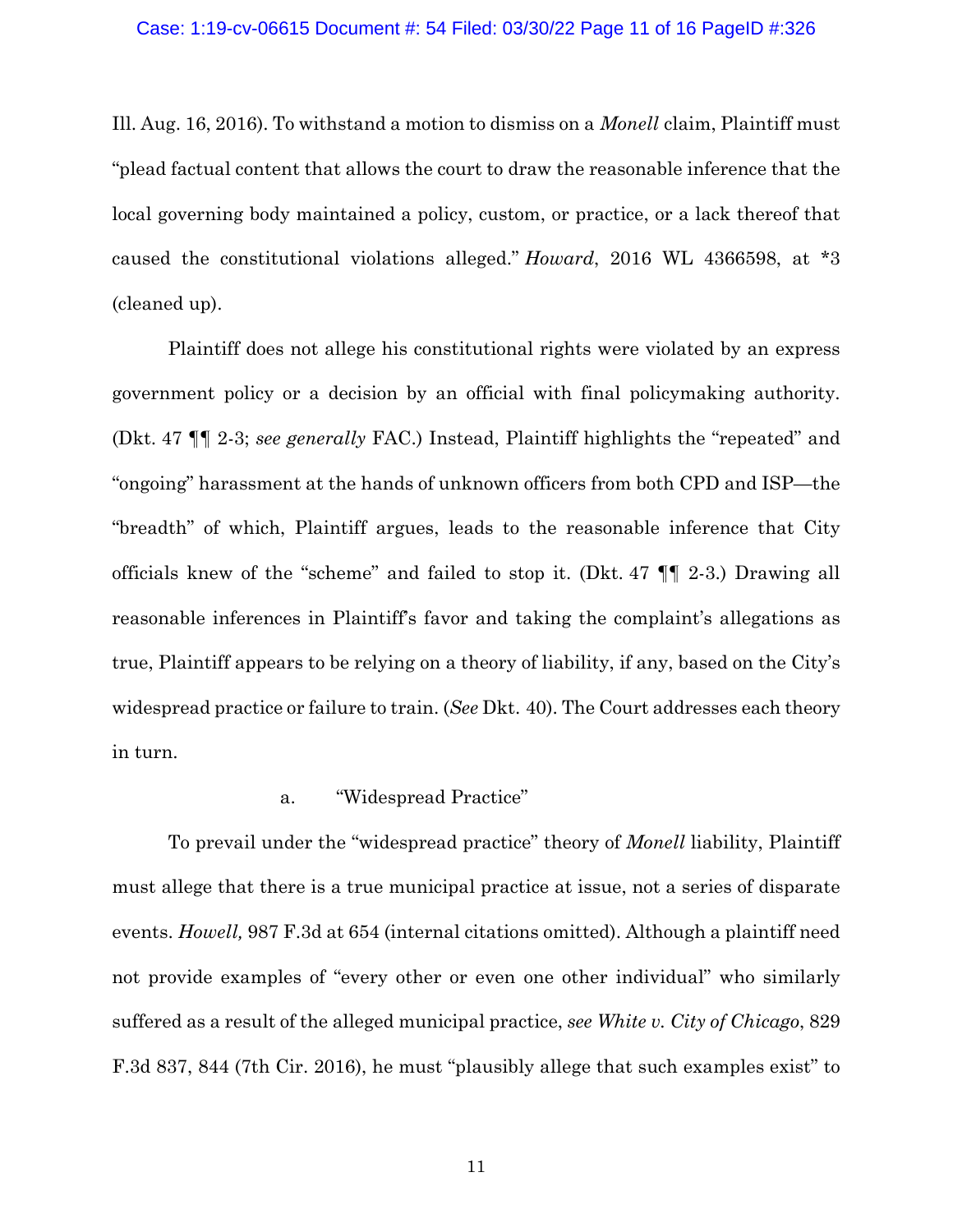### Case: 1:19-cv-06615 Document #: 54 Filed: 03/30/22 Page 12 of 16 PageID #:327

sufficiently plead a widespread practice. *Gill v. City of Milwaukee*, 850 F.3d 335, 344 (7th Cir. 2017). A plaintiff must also allege causation between the alleged practice and his injuries, meaning that the policy or custom was the *"*moving force*"* behind the constitutional violation. *Estate of Sims ex rel. Sims v. Cty. of Bureau*, 506 F.3d 509, 514 (7th Cir. 2007). Alleged misbehavior by one or a group of officials is relevant only where "it can be tied to the policy, customs, or practices of the institution as a whole." *Rossi v. City of Chicago*, 790 F.3d 729, 737 (7th Cir. 2015).

Despite the low pleading standard for § 1983 municipal liability claims, *see McCormick*, 230 F.3d at 323, Plaintiff fails sufficiently to allege the existence of a widespread municipal practice. Plaintiff neither attempts outright to define any parameters of a widespread City practice nor provides any allegations of similar harassment faced by others to support an inference that such a practice exists (or existed). (Dkt. 47 ¶¶ 2-3; *see generally* FAC.)

Other judges in this District have rejected widespread practice claims under *Monell* even when the plaintiff provides far greater evidence than Plaintiff does here. *See, e.g.*, *Starks v. City of Waukegan*, 946 F. Supp. 2d 780, 793 (N.D. Ill. 2013) ("five [similar cases] over a period of more than twenty years are insufficient to create municipal liability for a 'widespread practice' "); *Carmona v. City of Chicago*, No. 15- CV-462, 2018 WL 306664, at \*3 (N.D. Ill. Jan. 5, 2018) (submission of U.S. Department of Justice report on use-of-force cases cannot establish widespread practice of the precise handcuffing alleged); *Henderson v. McCarthy*, No. 14-cv-09905,

12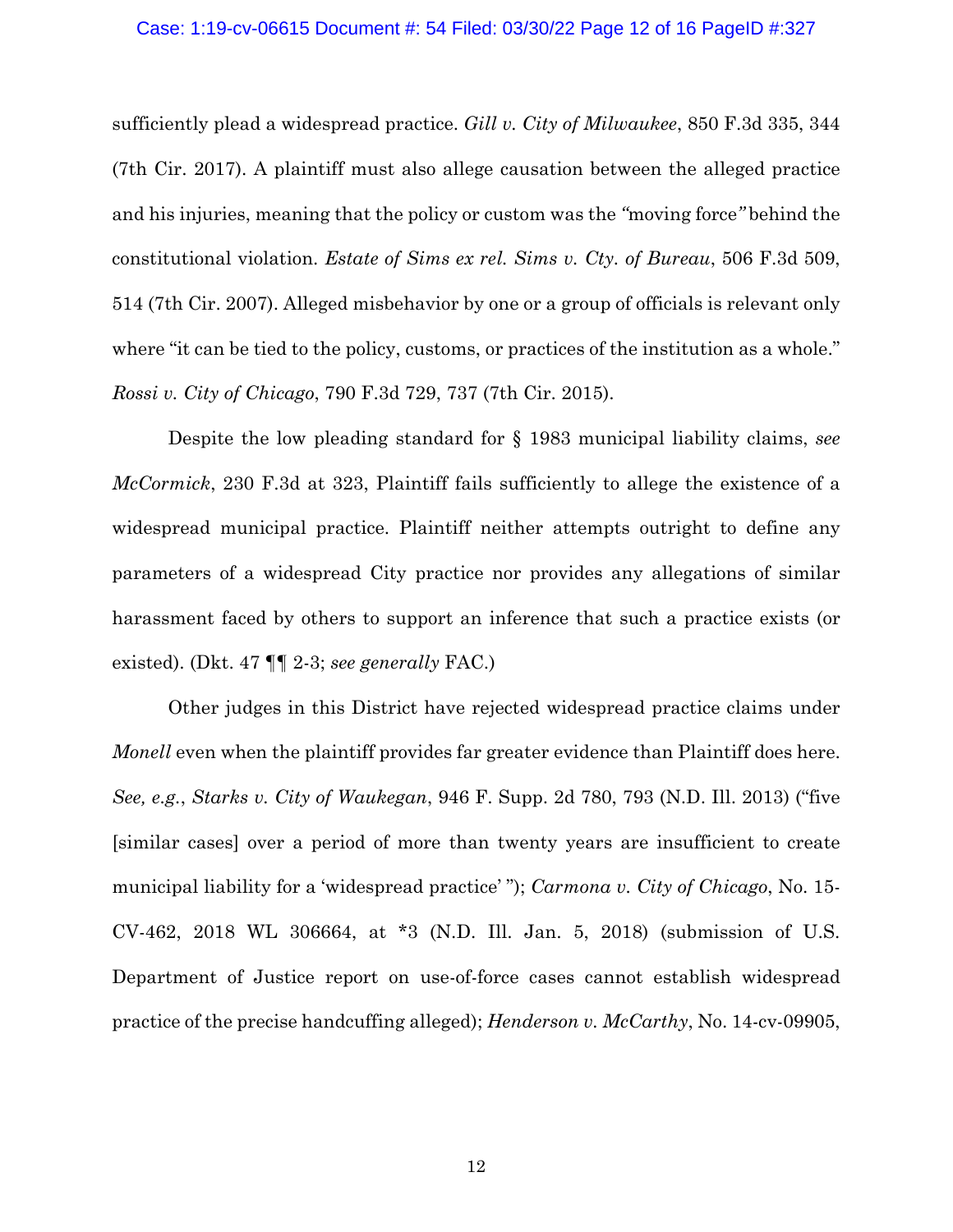2016 WL 6135706, at \*4 (N.D. Ill. Oct. 20, 2016) (allegations that police officers were previously reprimanded for similar conduct do not establish a widespread practice).

Indeed, the only allegations of harassment are Plaintiff's varied personal experiences. Plaintiff claims that the harassment began after he "announced his intent" to file his habeas petition (FAC ¶ 9), and the harassment was "retaliat[ion]" for the same (Dkt. 47  $\parallel$  5). To that end, Plaintiff alleges that the CPD officers "surveilled," "accosted," and "berated" him "for filing his habeas corpus petition. . . ." (FAC ¶ 9.) But Plaintiff alleges that such conduct happened only to him. Plaintiff's isolated experiences—as troubling as they may be—cannot establish a widespread practice. *See Petropoulos v. City of Chicago*, 448 F. Supp. 3d 835, 842 (N.D. Ill. 2020) (finding no widespread practice when only the plaintiffs' experiences were alleged); *Taylor v. Wexford Health Sources, Inc*., No. 15 C 5190, 2016 WL 3227310, at \*4 (N.D. Ill. 2016) (same).

Even under the Seventh Circuit's generous pleading standard at the motion to dismiss stage, Plaintiff's strained allegations of a widespread practice fail "to put the [City] on notice of [Plaintiff's] claim against it." *McCormick*, 230 F.3d at 325.

b. "Deliberate Indifference"

In his response, Plaintiff proposes—again, for the first time—another variety of municipal liability, namely, that "failure of command staff [within CPD and ISP], with knowledge of the scheme, to take action to put an end to the scheme constitutes the sort of 'deliberate indifference' upon which liability might be found." (Dkt. 47 ¶ 3.) But this "deliberate indifference" avenue under *Monell* is likewise unsuccessful.

13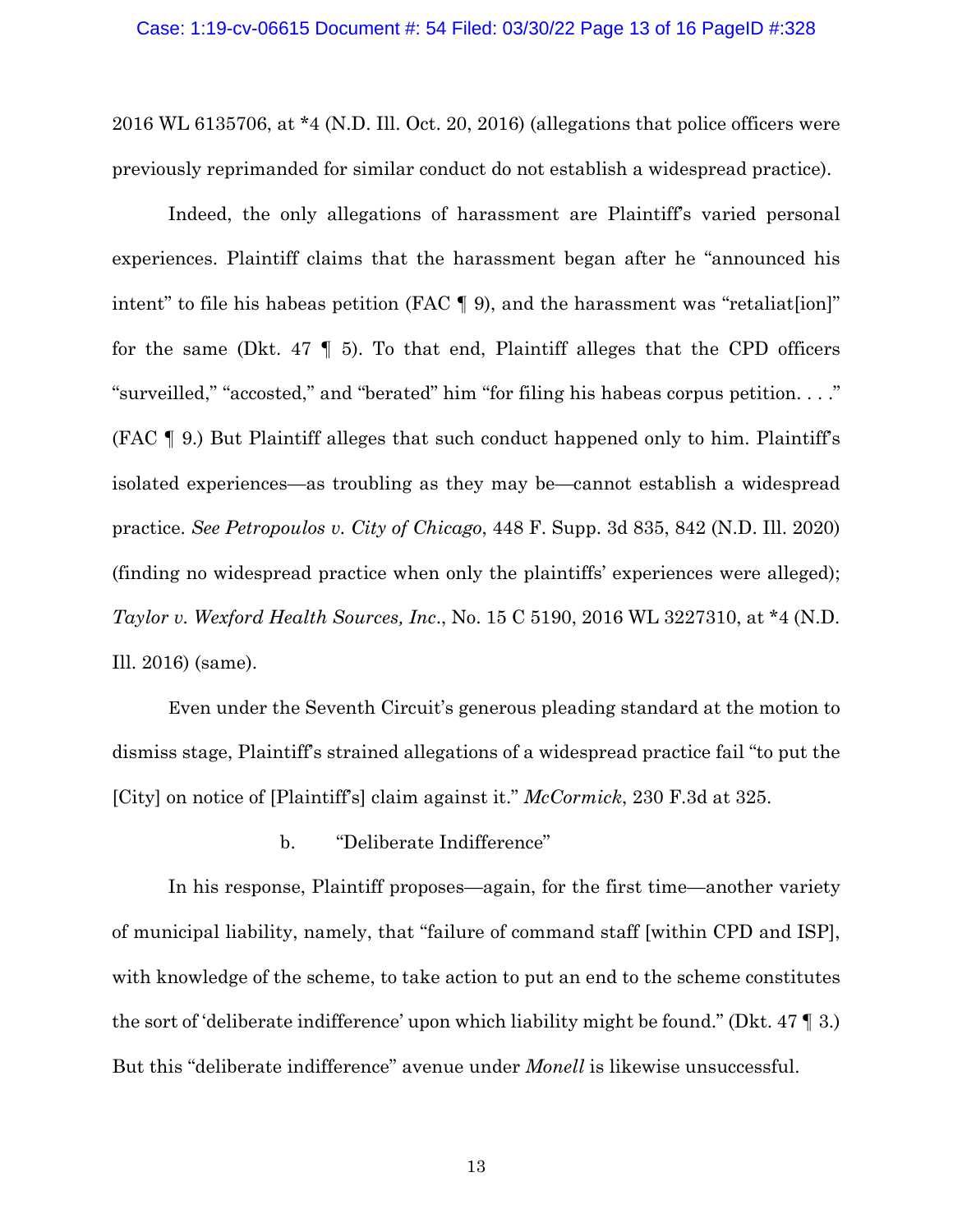### Case: 1:19-cv-06615 Document #: 54 Filed: 03/30/22 Page 14 of 16 PageID #:329

It is true that municipal *in*action, if properly pleaded, can establish a *Monell* claim. In some instances, a city's sustained "policy of inaction, in light of notice that its [practices] will cause constitutional violations[,] is the functional equivalent of a decision by the city itself to violate the Constitution." *Connick v. Thompson*, 563 U.S. 51, 61-62 (2011) (cleaned up). Unlike an affirmative practice, however, a failure to intervene "could be inadvertent, and the connection between inaction and a resulting injury is more tenuous." *J.K.J.*, 960 F.3d at 378. As a result, "rigorous standards of culpability and causation must be applied to ensure that the municipality is not held liable solely for the actions of its employee." *Id*. (quoting *Bryan Cty v. Brown*, 520 U.S. 397, 405 (1997)).

The Supreme Court has "made plain" that a failure to act "amounts to municipal action for *Monell* purposes only if the [municipality] has notice that its program will cause constitutional violations." *Id.* at 379 (citing *Connick*, 563 U.S. at 61-62 (2011)). And "notice requires proof of a prior pattern of similar constitutional violations." *Id.* at 380. Although "there is no clear consensus as to how frequently such conduct must occur to impose *Monell* liability," there "must be more than one instance. . . ." *Thomas v. Cook Cty. Sheriff's Dep't*, 604 F.3d 293, 302 (7th Cir. 2010) (citations omitted).

Plaintiff's attempt to hold the City liable for its failure to take action to put an end to the scheme allegedly perpetrated by "unknown CPD officers" is unsuccessful for the same reasons Plaintiff's complaint fails under the more lenient pleading standards for its alleged widespread practices. Plaintiff does not allege that the City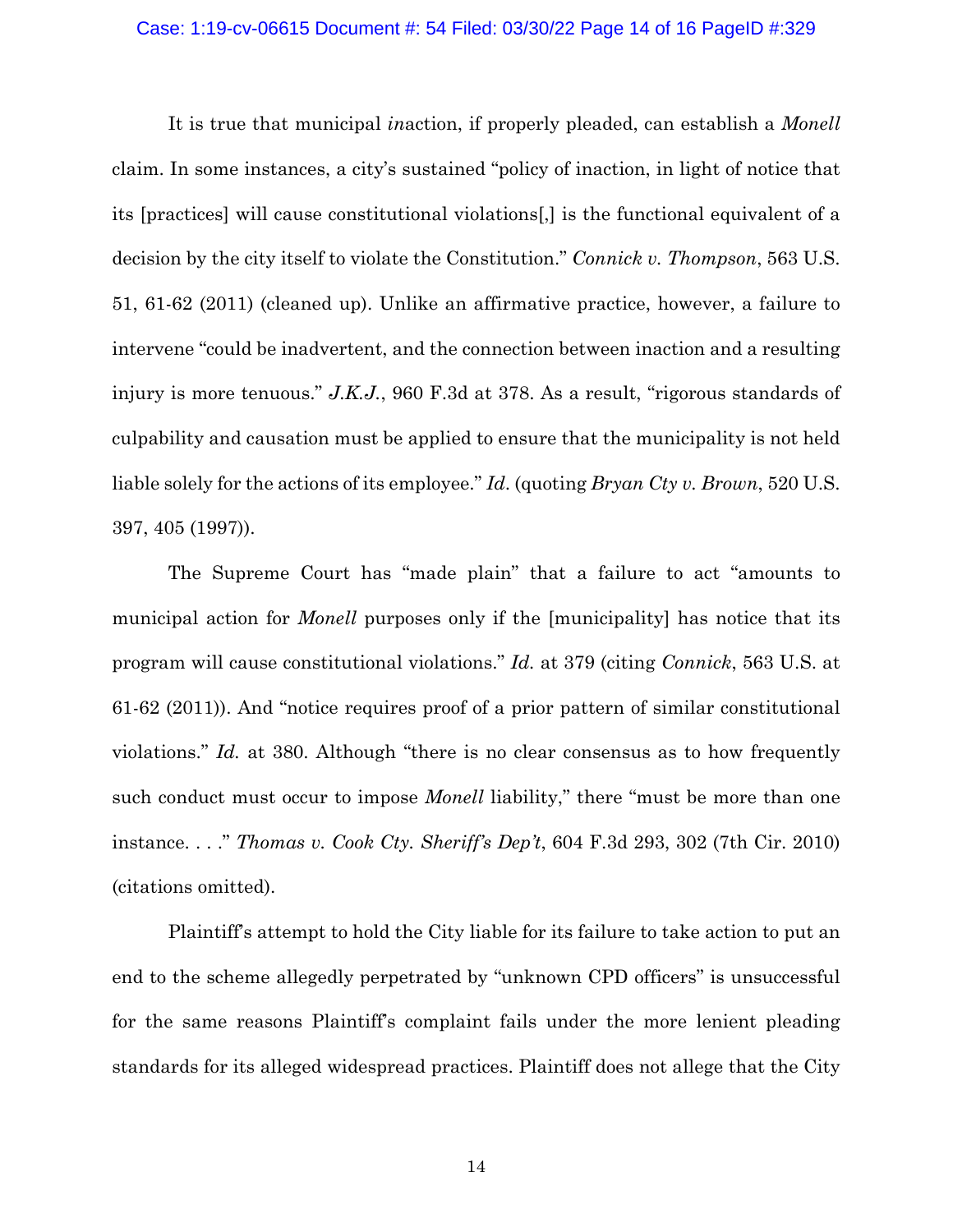### Case: 1:19-cv-06615 Document #: 54 Filed: 03/30/22 Page 15 of 16 PageID #:330

has an express policy or widespread practice of ignoring or disregarding harassment by its officers. (*See generally* FAC.) Nor does Plaintiff cite any examples of other similarly situated individuals that experienced a comparable pattern of tortious behavior to allege such a practice indirectly. (*Id*.) Having alleged facts pertaining only to his own experiences, Plaintiff cannot plausibly state a claim against the City for maintaining a policy of "deliberate indifference."3 *See Jones v. Feinerman*, 2011 WL 4501405, at \*6 (N.D. Ill. 2011). Plaintiff fails, therefore, to allege a viable deliberate indifference claim under *Monell*.

 $\star$   $\star$   $\star$   $\star$ 

Taking Plaintiff's allegations as true, and drawing all reasonable inferences in his favor, no viable *Monell* claim can be discerned from the complaint as it now stands. Because Plaintiff cannot establish a § 1983 claim against the City, the Court need not address the alleged constitutional violations by "unknown" CPD officers. Accordingly, Plaintiff fails to state a claim against the City.

## **IV. CONCLUSION**

For the foregoing reasons, the City's motion to dismiss (Dkt. 45) is granted, and the claims against the State are dismissed under 28 U.S.C. § 1915(e)(2)(B)(iii) for seeking relief against a defendant that is immune from such relief. These dismissals are without prejudice. If Plaintiff believes he can remedy the deficiencies identified in this order, he may, on or before April 27, 2022, file a second amended complaint. If

<sup>&</sup>lt;sup>3</sup> Although it is possible to allege deliberate indifference under a failure-to-train theory, *see City of Canton v. Harris*, 489 U.S. 378, 389-92 (1989), such a theory of liability is improper when a plaintiff does allege that "the defendants improperly hired, trained, or supervised" their employees—as is the case here, *Palmer v. Marion Cty*., 327 F.3d 588, 597 (7th Cir. 2003).